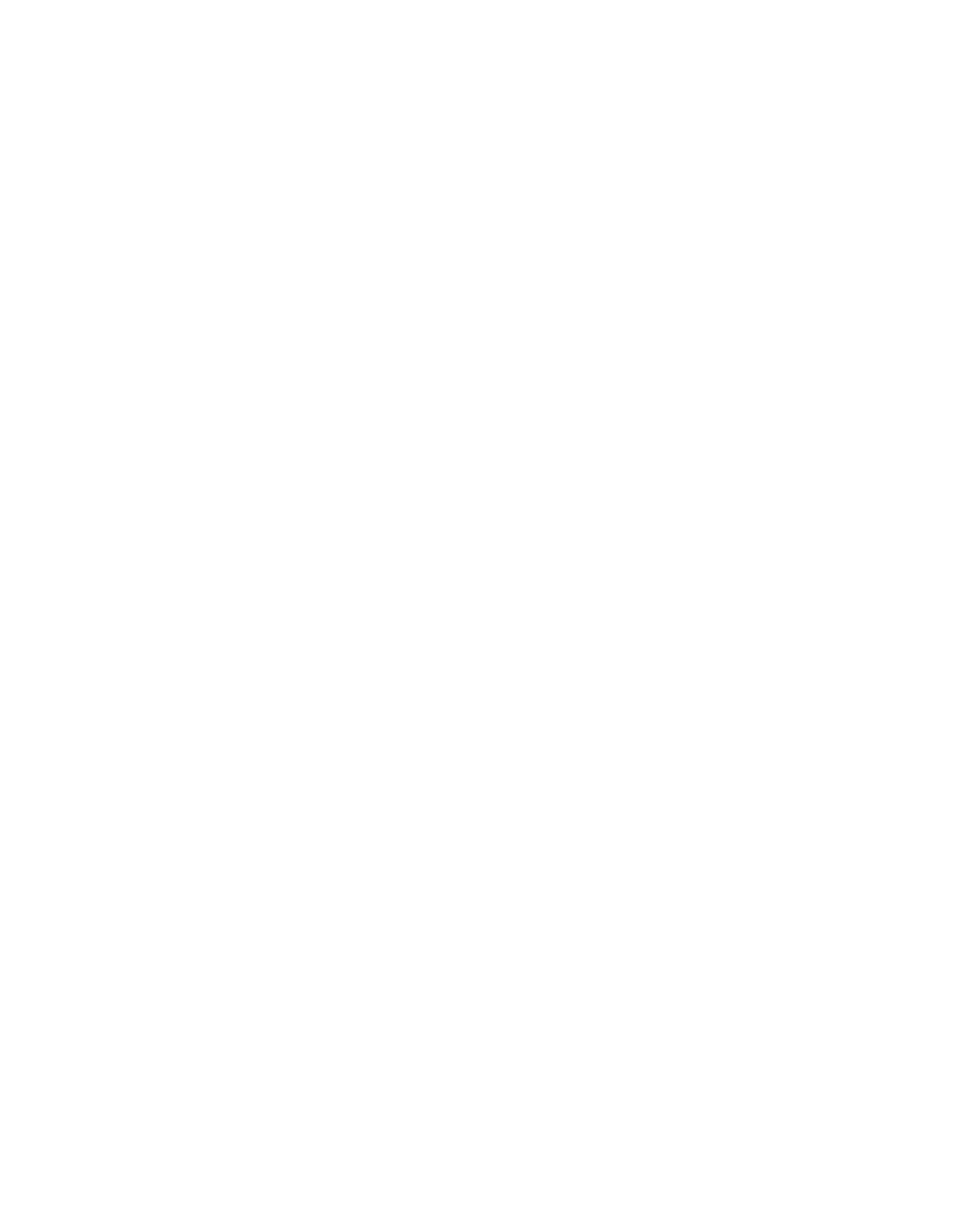### **TABLE OF CONTENTS**

| I             |                                      | 4  |
|---------------|--------------------------------------|----|
| $\mathbf{  }$ |                                      | 6  |
| Ш             | Exhaust Tee/Condensate Trap Assembly | 7  |
| -IV           | Boiler Block and Piping Assembly     | 8  |
| <sub>V</sub>  |                                      | 10 |
| VI            |                                      | 11 |
| VII           |                                      | 12 |
| VIII          |                                      | 13 |
| IX            |                                      | 14 |
| X.            |                                      | 15 |
|               |                                      |    |

#### **Keep this manual near boiler and retain for future reference.**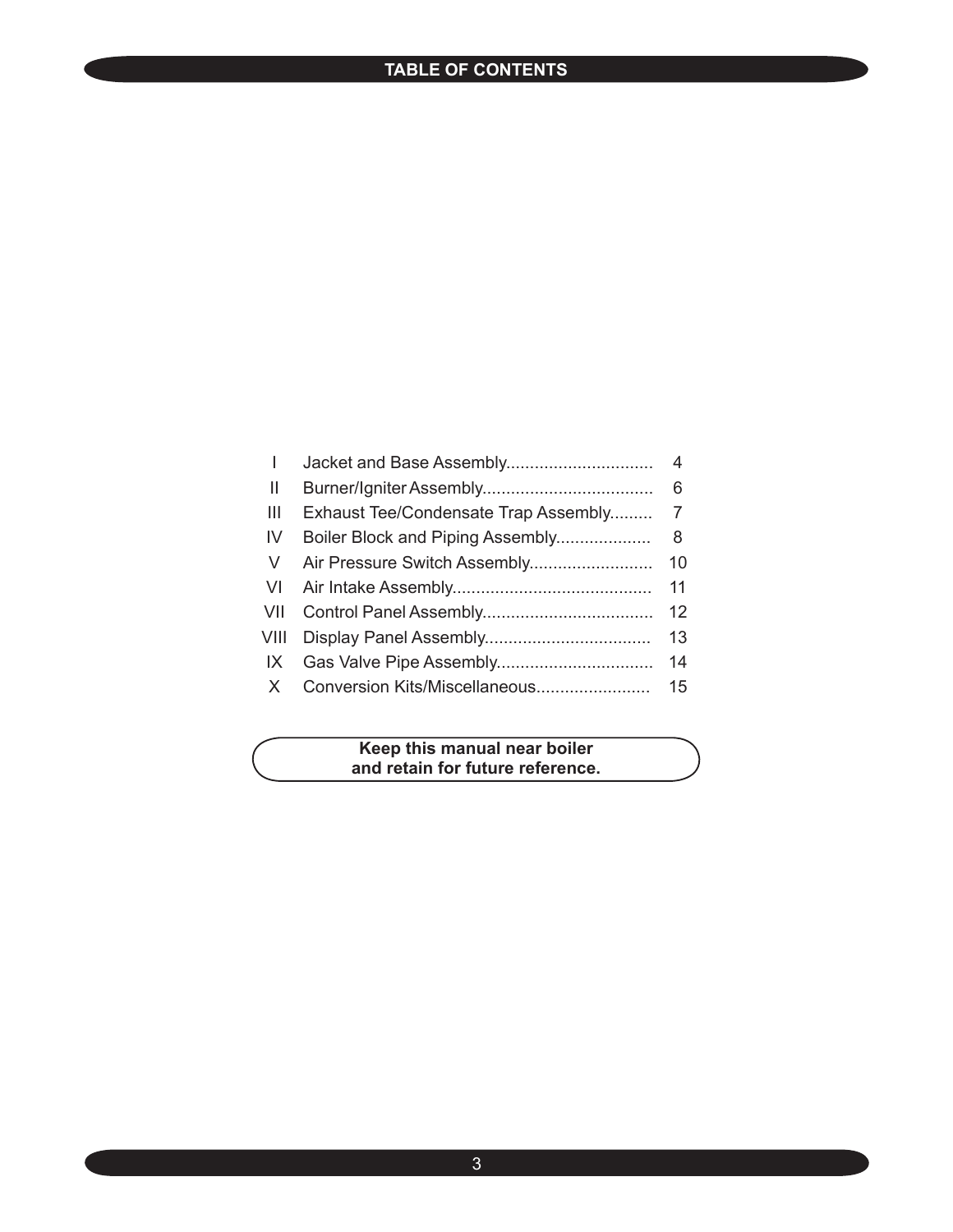#### **I - JACKET AND BASE ASSEMBLY**



| <b>ITEM</b>                                                               | PART NO.            | <b>DESCRIPTION</b>                                                         | QTY. |
|---------------------------------------------------------------------------|---------------------|----------------------------------------------------------------------------|------|
|                                                                           | <b>COMMON PARTS</b> |                                                                            |      |
| $\overline{2}$                                                            | 109005906           | Support, Cross Bar                                                         | 1    |
| $\star$                                                                   | 1263021             | Harness, Wire HW                                                           |      |
| *                                                                         | 240005127           | Harness, Wire                                                              |      |
|                                                                           |                     | KIT# 550001473 (95M-200 BASE REPLACEMENT KIT) INCLUDES:                    |      |
| 1                                                                         | 2032004             | Base, 95M-200                                                              | 1    |
| $\star$                                                                   | 1425001             | Rivnut, Base <sup>3</sup> / <sub>8</sub> -16, Large Flange                 | 4    |
| *                                                                         | 14631091            | Glide                                                                      | 4    |
|                                                                           |                     | KIT# 550001478 (95M-200 JACKET LEFT SIDE METAL PANEL KIT (BLUE)) INCLUDES: |      |
| 3                                                                         | 2370022AC           | Panel Left Side (Blue)                                                     |      |
| $\star$                                                                   | 240005103           | Label, Wire Diagram                                                        |      |
| $\star$                                                                   | 240004853           | Label, Installation Warning (Eng/Fr)                                       |      |
| $\star$                                                                   | 1275123             | Label, PVC Shaving Warning                                                 |      |
| $\star$                                                                   | 240004852           | Label, Antifreeze/Corrosion Warning (Eng/Fr)                               |      |
| *                                                                         | 14680007            | Label, IBR                                                                 |      |
| KIT# 550001479 (95M-200 JACKET LEFT SIDE METAL PANEL KIT (GREY)) INCLUDES |                     |                                                                            |      |
|                                                                           |                     | ALL ITEMS IN KIT# 550001478 WITH THE FOLLOWING CHANGE:                     |      |
| 3                                                                         | 2370022AD           | Panel Left Side (Grey) (replaces 2370022AC)                                | 1    |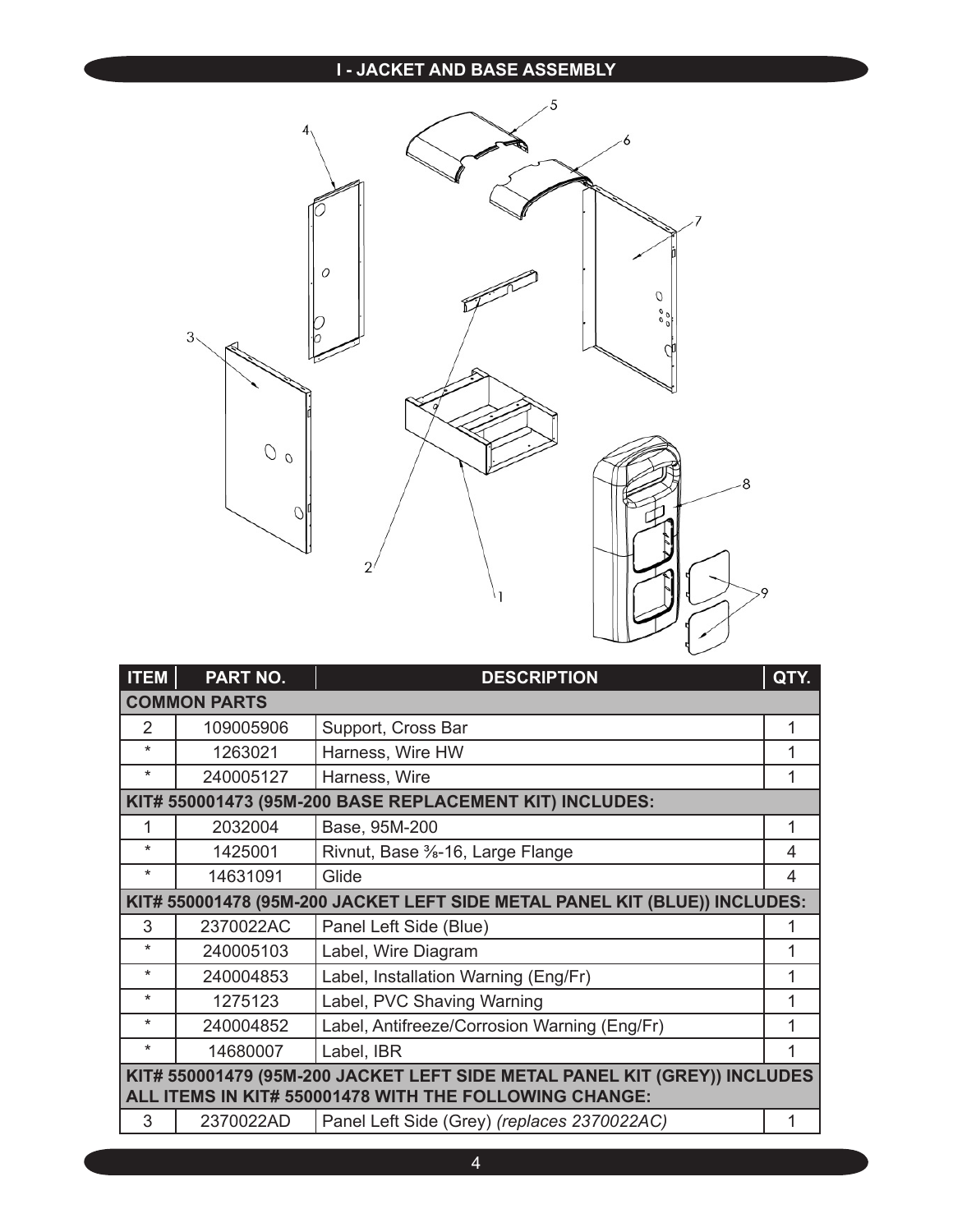#### **I - JACKET AND BASE ASSEMBLY**

| KIT# 550001470 (95M-200 JACKET FRONT PLASTIC PANEL KIT (BLUE UNITS-US))<br><b>INCLUDES:</b>                                                  |             |                                                         |    |
|----------------------------------------------------------------------------------------------------------------------------------------------|-------------|---------------------------------------------------------|----|
| 8                                                                                                                                            | 108000087AC | Panel Plastic Front (Blue)                              | 1  |
| 9                                                                                                                                            | 108000088AC | Panel Plastic Insert (Blue)                             | 2  |
| $\star$                                                                                                                                      | 1275110     | Label, Lighting/Operating Instruction Location (Eng/Fr) |    |
| $\star$                                                                                                                                      | 1275121     | Label, Lighting/Operating Instructions                  |    |
| $\star$                                                                                                                                      | 240004867   | Label, Logo                                             | 1  |
| $\star$                                                                                                                                      | 1450014     | Screw 10 x %" Pan Phil Hi/Lo Zinc                       | 14 |
| $\star$                                                                                                                                      | 1225012     | Latch and Clip Kit                                      | 2  |
| $\star$                                                                                                                                      | 2370024     | Panel Bracket C Front Left                              |    |
| $\star$                                                                                                                                      | 2370034     | Panel Bracket C Front Right                             |    |
| KIT# 550001476 (95M-200 JACKET FRONT PLASTIC PANEL KIT (BLUE UNITS-CAN))<br>INCLUDES ALL ITEMS IN KIT# 550001470 WITH THE FOLLOWING CHANGE:  |             |                                                         |    |
| $\ast$                                                                                                                                       | 240004868   | Label, Logo (replaces 240004867)                        |    |
| KIT# 550001477 (95M-200 JACKET FRONT PLASTIC PANEL KIT (BLUE/GREY UNITS))<br>INCLUDES ALL ITEMS IN KIT# 550001470 WITH THE FOLLOWING CHANGE: |             |                                                         |    |
| *                                                                                                                                            | 240004865   | Label, Logo (replaces 240004867)                        |    |

|         | KIT# 550001471 (95M-200 JACKET TOP FRONT PLASTIC PANEL KIT) INCLUDES: |                                                                      |   |  |
|---------|-----------------------------------------------------------------------|----------------------------------------------------------------------|---|--|
| 6       | 108000090AC                                                           | Panel Plastic Top Front (Blue)                                       |   |  |
| $\star$ | 1450014                                                               | Screw 10 x %" Pan Phil Hi/Lo Zinc                                    | 8 |  |
| $\star$ | 2370032                                                               | Panel Bracket Top Front Left                                         |   |  |
| $\star$ | 2370035                                                               | Panel Bracket Top Front Right                                        |   |  |
|         |                                                                       | KIT# 550001472 (95M-200 JACKET TOP BACK PLASTIC PANEL KIT) INCLUDES: |   |  |
| 5       | 108000089AC                                                           | Panel Plastic Top Back (Blue)                                        |   |  |
| $\star$ | 1450014                                                               | Screw 10 x %" Pan Phil Hi/Lo Zinc                                    | 8 |  |
| $\star$ | 2370033                                                               | Panel Bracket Top Back Left                                          |   |  |
| $\star$ | 2370036                                                               | Panel Bracket Top Back Right                                         |   |  |

| KIT# 550001321 (95M-200 FULL JACKET REPLACEMENT KIT (BLUE UNITS - US)) IN-<br>CLUDES KIT #S 550001470, 550001471, 550001472, AND:                                                                  |           |                                                     |         |
|----------------------------------------------------------------------------------------------------------------------------------------------------------------------------------------------------|-----------|-----------------------------------------------------|---------|
| $\overline{\mathcal{A}}$                                                                                                                                                                           | 2370023AC | Panel Back, Metal (Blue)                            |         |
| 7                                                                                                                                                                                                  | 2370021AC | Panel Right Side, Metal (Blue)                      |         |
| $\star$                                                                                                                                                                                            | 14695074  | Screw 10 x 1/2" SL HWH Type AB ZP SC                | 18      |
| $\star$                                                                                                                                                                                            | 1250017   | Gasket Material w/PSA 1/2" x 1/8"                   | $12$ ft |
| KIT# 550001322 (95M-200 FULL JACKET REPLACEMENT KIT (BLUE/GREY UNITS)) IN-<br>CLUDES KIT #S 550001471, 550001472, 550001477, AND ALL ITEMS IN KIT# 550001321<br><b>WITH THE FOLLOWING CHANGES:</b> |           |                                                     |         |
|                                                                                                                                                                                                    | 2370021AD | Panel Right Side, Metal (Grey) (replaces 2370021AC) |         |
| KIT# 550001482 (95M-200 FULL JACKET REPLACEMENT KIT (BLUE UNITS - CAN))<br>INCLUDES KIT #S 550001471, 550001472, AND 550001476, AND ALL ITEMS IN KIT#<br>550001321.                                |           |                                                     |         |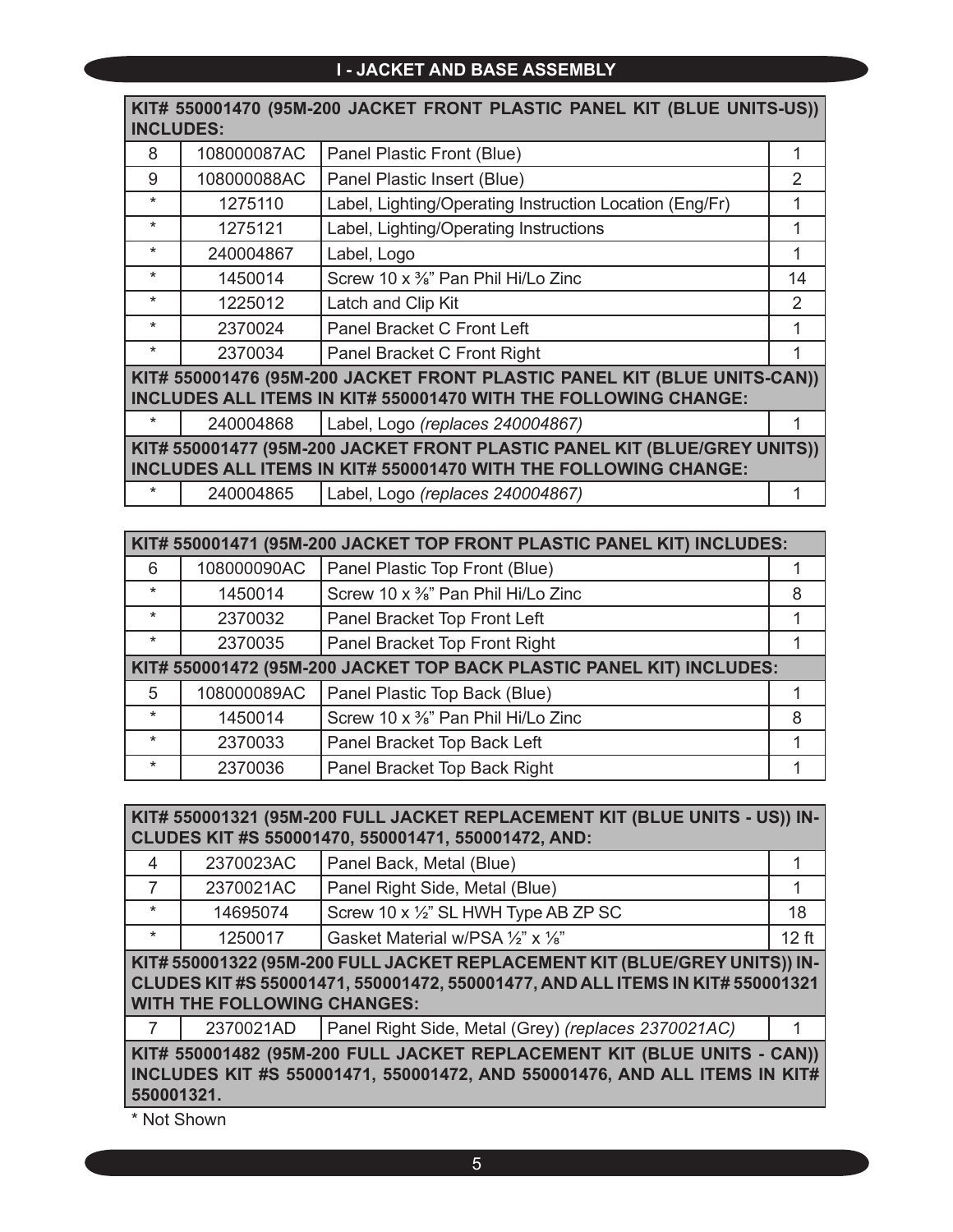

| <b>ITEM</b>                                                              | <b>PART NO.</b>     | <b>DESCRIPTION</b>                                                      | QTY. |
|--------------------------------------------------------------------------|---------------------|-------------------------------------------------------------------------|------|
|                                                                          | <b>COMMON PARTS</b> |                                                                         |      |
| 4                                                                        | 12101022            | <b>Flue Adapter</b>                                                     | 1    |
|                                                                          |                     | KIT# 550001324 (95M-200 MODULATING BURNER REPLACEMENT KIT) INCLUDES:    |      |
|                                                                          | 1050039             | Burner, Modulating                                                      |      |
| $\overline{2}$                                                           | 1250016             | <b>Grafoil Burner/Casting Gasket</b>                                    | 1    |
| 3                                                                        | 1250015             | Grafoil Burner/Flue Adapter Gasket                                      | 1    |
| 10                                                                       | 1450011             | Stud Threaded $\frac{1}{4}$ -20 x 1 $\frac{1}{2}$ "                     | 5    |
| 11                                                                       | 14695810            | Nut Hex w/Serrated Wash 1/4"-20                                         | 5    |
|                                                                          |                     | KIT# 550001325 (95M-200 DIRECT SPARK IGNITER REPLACEMENT KIT) INCLUDES: |      |
| 5                                                                        | 240005171           | Igniter, Direct Spark                                                   |      |
| 6                                                                        | 1250014             | Grafoil Igniter/Mixer Gasket                                            | 1    |
| 7                                                                        | 14695004            | Screw 8-32 x %" Slot HWH Self-Tap                                       | 2    |
| KIT# 550001329 (95M-200 MODULATING IGNITER CABLE REPLACEMENT KIT)<br>IN- |                     |                                                                         |      |
| <b>CLUDES:</b>                                                           |                     |                                                                         |      |
| 8                                                                        | 1240006             | Grommet Igniter                                                         | 1    |
| 9                                                                        | 1070001             | Cable Igniter                                                           | 1    |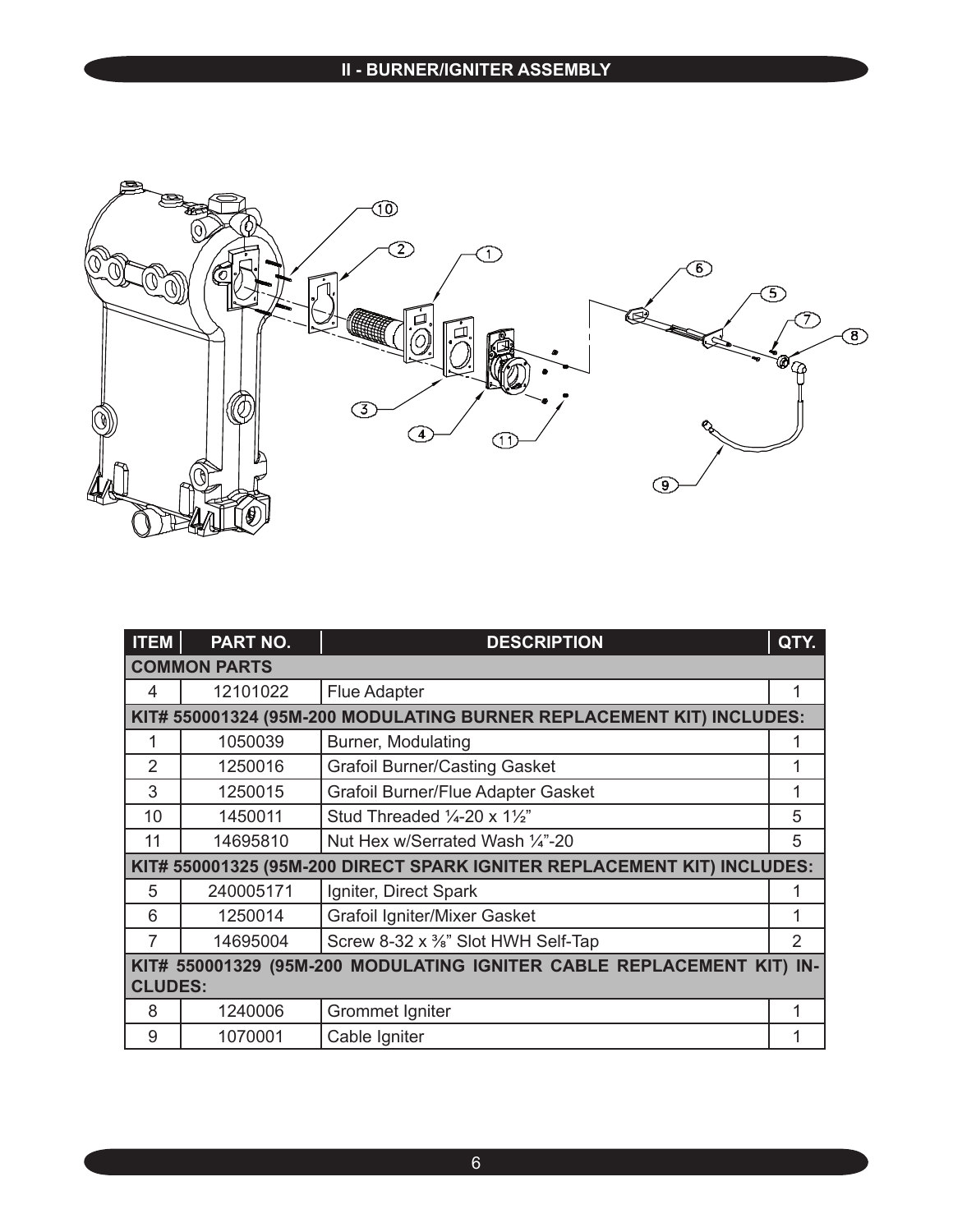

| <b>ITEM</b>      | <b>PART NO.</b> | <b>DESCRIPTION</b>                                                  | QTY.          |
|------------------|-----------------|---------------------------------------------------------------------|---------------|
| <b>INCLUDES:</b> |                 | KIT# 550001465: 95M-200 EXHAUST TEE/CONDENSATE TRAP REPLACEMENT KIT |               |
|                  | 1400012         | Pipe Vent 2" CPVC Pre-Formed                                        | 1             |
| 2                | 14631101        | Hose Adapter, 1/2" NPT x 1/2" ID                                    | 1             |
| 3                | 14631141        | Clamp Snap Grip 3/4"                                                | $\mathcal{P}$ |
| 4                | 14631035        | Tubing Vinyl $\frac{1}{2}$ " ID x $\frac{1}{8}$ "                   | $1.83$ ft     |
| 5                | 240005852       | Cleanout, 2" PVC                                                    |               |
| 6                | 1400008         | Pipe CPVC 2" x 3%"                                                  |               |
| $\overline{7}$   | 14631103        | Tube Elbow $\frac{1}{2}$ " NPT x $\frac{1}{2}$ " ID                 | 1             |
| 8                | 1600004         | Washer, Flat 2" OD $\times$ <sup>13</sup> / <sub>16</sub> " ID      |               |
| 9                | 14631306        | Coupling 1/2" NPT PVC SCH 80                                        |               |
| 10               | 14631322        | Nipple $\frac{1}{2}$ " x 4" PVC SCH 80                              |               |
| 11               | 14631020        | Tee PVC 1/2" SL x 1/2" SL x 1/2" NPT                                |               |
| $\ast$           | 240005853       | Strap, Cable, Push Mount                                            |               |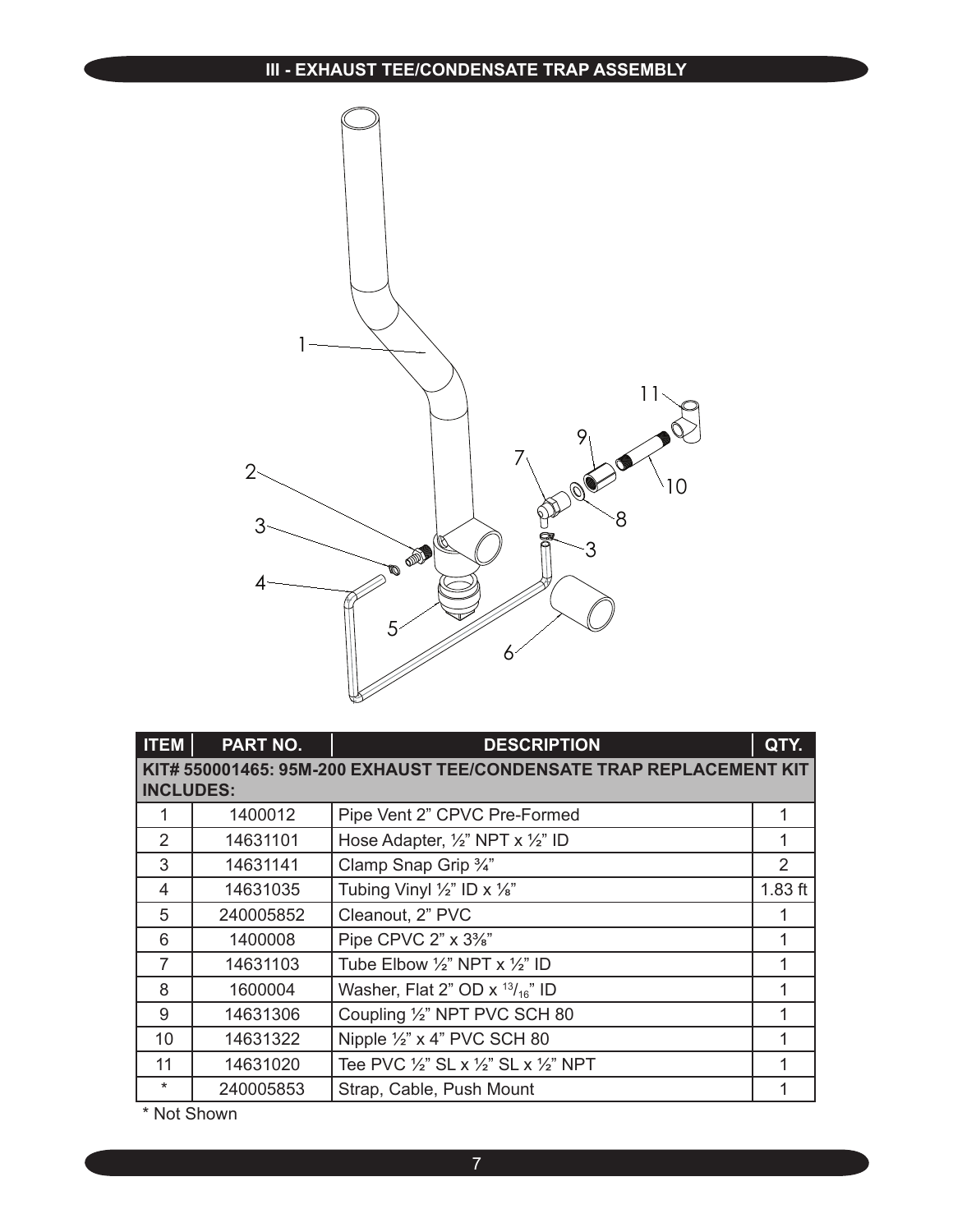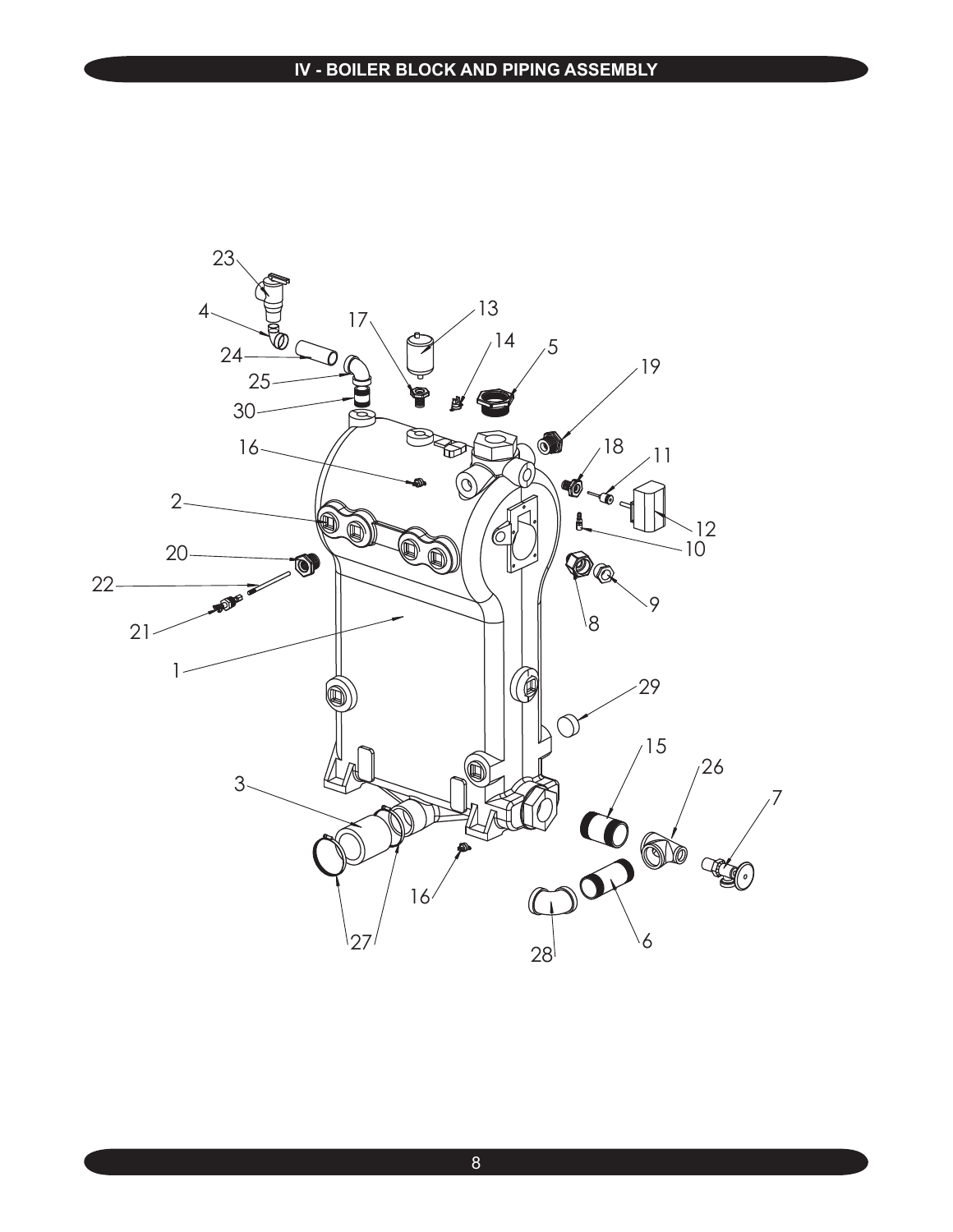#### **IV - BOILER BLOCK AND PIPING ASSEMBLY**

| <b>ITEM</b>     | PART NO.  | <b>DESCRIPTION</b>                                            | QTY.           |
|-----------------|-----------|---------------------------------------------------------------|----------------|
|                 |           | KIT# 550001326 (95M-200 BLOCK REPLACEMENT KIT) INCLUDES:      |                |
| 1               | 12101013  | Block, Machined/Tested                                        | $\mathbf{1}$   |
| $\overline{2}$  | 1395002   | Plug, 11/4" Cast Iron Sq. Head Solid                          | 16             |
| 3               | 14631301  | Hose 3" Long 2%" ID x 2%" OD                                  | $\mathbf{1}$   |
| $\overline{4}$  | 14693040  | Elbow, Street Mall 3/4" x 90°                                 | 1              |
| 5               | 14693204  | Bushing 11/2" x 11/4" Std. Black                              | $\mathbf{1}$   |
| $6\phantom{1}6$ | 1310002   | Pipe, Nipple 11/4" x 41/2" Black Iron                         | 1              |
| $\overline{7}$  | 14622000  | Valve, Boiler Drain 3/4"                                      | 1              |
| 8               | 14631004  | Adapter, Sight Glass                                          | $\mathbf{1}$   |
| 9               | 14619002  | Observation Port 3/4"                                         | 1              |
| 10              | 1230010   | Fitting $\frac{1}{8}$ " NPT x $\frac{3}{16}$ ", Barb Straight | 1              |
| 11              | 14662804  | Well Control 1/2"                                             | $\mathbf{1}$   |
| 12              | 14631324  | Aquastat                                                      | 1              |
| 13              | 1580006   | Vent Air Purge                                                | 1              |
| 14              | 1500005   | <b>Casting Temperature Switch</b>                             | $\mathbf{1}$   |
| 15              | 1310015   | Nipple, Black 11/2" x Close                                   | $\mathbf{1}$   |
| 16              | 1530003   | Sensor 12k Ohms                                               | $\overline{2}$ |
| 17              | 14693001  | Bushing 3/4" x 1/8" Black                                     | $\mathbf{1}$   |
| 18              | 14693004  | Bushing 3/4" x 1/2" Black                                     | $\mathbf{1}$   |
| 19              | 1060012   | Bushing 1" x 1/4" Black                                       | 1              |
| 20              | 1060013   | Bushing 1" x %" Black                                         | $\mathbf{1}$   |
| 21              | 1280012   | <b>LWCO Well</b>                                              | 1              |
| 22              | 1280014   | <b>LWCO Probe Rod</b>                                         | 1              |
| 23              | 14622011  | Relief Valve 3/4"                                             | $\mathbf{1}$   |
| 24              | 14607202  | Nipple, Std. Black 3/4" x 41/2"                               | 1              |
| 25              | 1190001   | Elbow $\frac{3}{4}$ " x 90°                                   | 1              |
| 26              | 240004863 | Reducing Tee, Black 11/2" x 3/4" x 11/4"                      | $\mathbf{1}$   |
| 27              | 14631302  | Clamp, Stainless Steel #44                                    | $\overline{2}$ |
| 28              | 1190002   | Elbow 11/4" x 90°                                             | 1              |
| 29              | 1395004   | Plug, 1" Cast Iron Sq. Head Solid                             | $\mathbf{1}$   |
| 30              | 1230012   | Fitting, Pipe, Black 3/4" x 21/2"                             | $\mathbf{1}$   |
| $\star$         | 14695802  | Screw, Soc Hd Cap 8-32 x $\frac{3}{16}$ "                     | 6              |
| $\star$         | 240004804 | <b>Outdoor Sensor</b>                                         | $\mathbf{1}$   |
| $^\star$        | EF-003.03 | Electric Anti-Short #1 - Insr. 5/16                           | $\mathbf{1}$   |
| $^\star$        | 1330001   | Nut, Whizlock FLG PL 5/16"-18                                 | 4              |
| $\star$         | 1040004   | Bolt, Carriage $5/16$ " X 1 $\frac{1}{2}$ "                   | 4              |
| $^\star$        | 14634012  | Connector, Romex 1/2" K.O.                                    | $\mathbf{1}$   |
| $^\star$        | 43300826  | Wiring Harness, Circulator                                    | 1              |
| $\star$         | CI-006.01 | Circulator, Grunfos                                           | $\mathbf{1}$   |
| $\ast$          | CI-001.03 | Circulator, Taco                                              | 1              |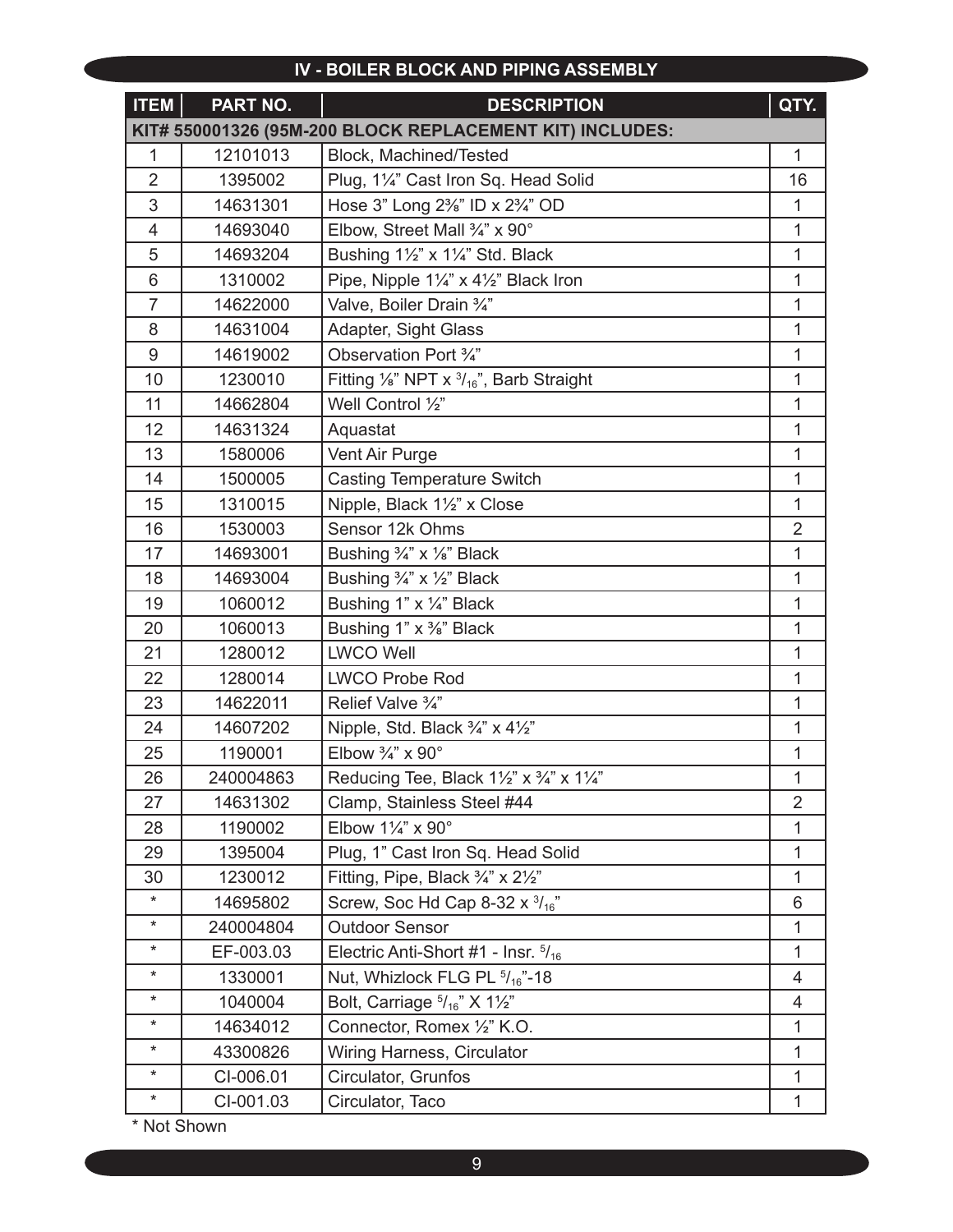

| $ $ ITEM $ $   | <b>PART NO.</b> | <b>DESCRIPTION</b>                                                     | QTY.          |
|----------------|-----------------|------------------------------------------------------------------------|---------------|
|                |                 | KIT# 550001466 (95M-200 AIR PRESSURE SWITCH REPLACEMENT KIT) INCLUDES: |               |
|                | 1500010         | Pressure Switch, .04" N.O. Set Point                                   |               |
| 2              | 1500011         | Pressure Switch, 3½" N.C. Set Point                                    |               |
| 3              | 1640008         | Wire Jumper Pressure Switch                                            |               |
| $\overline{4}$ | 1110001         | Rotor Clamp                                                            | 22            |
| 5              | 1552014         | Silicone Tubing, 3/16" ID                                              | Lengths       |
| 6              | 1552004         | Silicone Tubing, Orange 3/16" ID                                       | Vary          |
| 7              | 1510009         | Tee, Plastic, Barbed Hose 3/16" ID                                     | 5             |
| 8              | 1230006         | Cap, Vinyl, Black 3/16"                                                | $\mathcal{P}$ |
| $\star$        | PB-002.-02      | <b>Pilot Orifice</b>                                                   |               |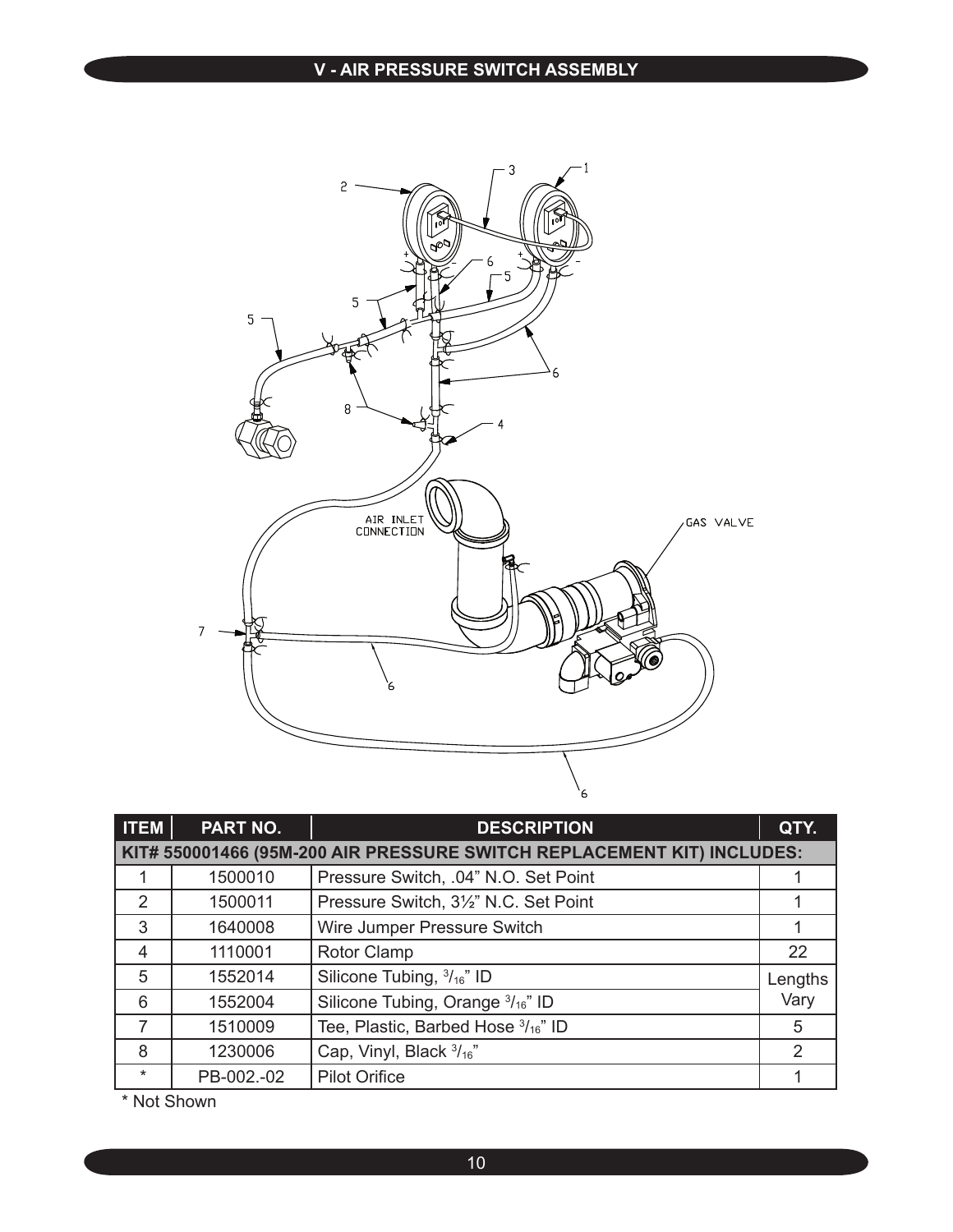#### **VI - AIR INTAKE ASSEMBLY**



| <b>ITEM</b>     | <b>PART NO.</b>     | <b>DESCRIPTION</b>                                        | QTY.            |  |
|-----------------|---------------------|-----------------------------------------------------------|-----------------|--|
|                 | <b>COMMON PARTS</b> |                                                           |                 |  |
| 1               | 1400007             | Vent Pipe 2" PVC x 8" Long                                | 1               |  |
| $\overline{2}$  | 14631311            | Flex Coupling 2" x 11/2"                                  | 1               |  |
| 3               | 1230011             | Fitting 1/8" NPT x 3/16" Barb 90°                         | 1               |  |
| 4               | 1190007             | Elbow 2" Street 90° PVC                                   | 1               |  |
| 5               | 240004834           | Elbow 2" PVC 90°                                          | 1               |  |
| $\overline{7}$  | 240006120           | Bushing $1\frac{1}{2}$ " x 2" Flex                        | 1               |  |
| 8               | 240006119           | Elbow 2" Flex                                             | 1               |  |
| 9               | 14631304            | Vent Pipe 2" CPVC SCH 40 x 291/2" Long                    | $19\frac{1}{2}$ |  |
| 10              | MS-003.05           | Pilot Tube $\frac{1}{4}$ " x 24 $\frac{1}{4}$ " AL        | $1\frac{1}{2}$  |  |
| 11              | 1400007             | Vent Pipe 2" PVC x 2" Long                                | 1               |  |
| 12 <sub>2</sub> | 240006147           | Elbow 2" PVC 22.5°                                        | 1               |  |
|                 |                     | KIT# 550001475 (95M-200 BLOWER REPLACEMENT KIT) INCLUDES: |                 |  |
| 6               | 1035002             | Blower, Modulating                                        | 1               |  |
| $\star$         | 1250021             | Gasket, Cork, Venturi                                     | 1               |  |
| $\star$         | 1250007             | Gasket, Fan/Flue Adapter                                  | 1               |  |
| $\star$         | 1450009             | Screw, 10-24 x 1/2" SSTL Hex Head Cap                     | 4               |  |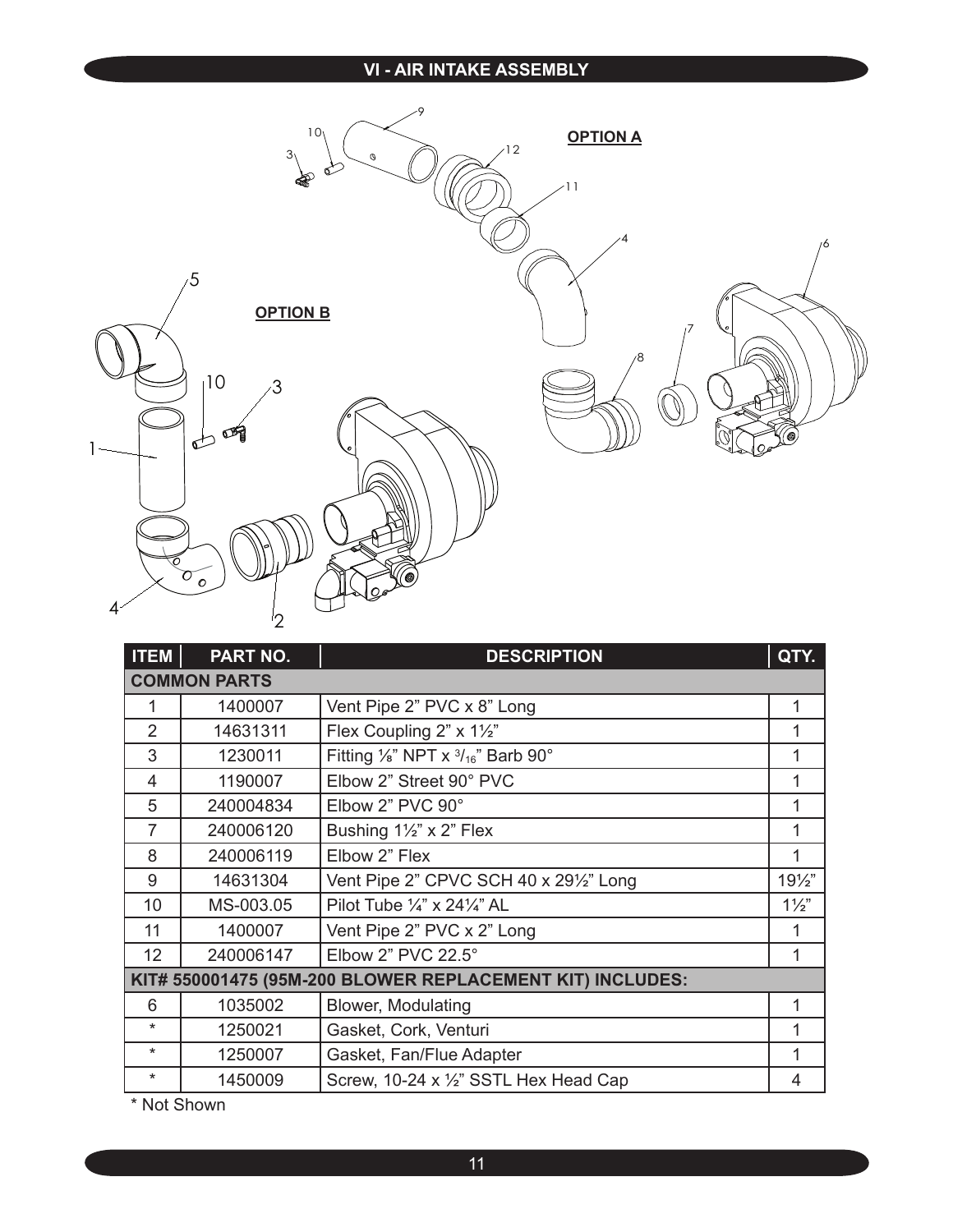#### **VII - CONTROL PANEL ASSEMBLY**



| <b>ITEM</b>                                                     | PART NO.            | <b>DESCRIPTION</b>                 | QTY.           |  |
|-----------------------------------------------------------------|---------------------|------------------------------------|----------------|--|
|                                                                 | <b>COMMON PARTS</b> |                                    |                |  |
| 1                                                               | 109005907           | <b>Bracket, Control</b>            | 1              |  |
| 3                                                               | 1280013             | LWCO, Panel Mounted                | 1              |  |
| $\overline{4}$                                                  | 1407001             | Receptacle                         | 1              |  |
| 5                                                               | EF04001             | Elec Beau 9 Term Strip             | $\overline{2}$ |  |
| 6                                                               | 14693011            | <b>Bushing</b>                     | 3              |  |
| $\overline{7}$                                                  | 240005097           | Label, Control Panel, Low Voltage  | 1              |  |
| 8                                                               | 240005098           | Label, Control Panel, High Voltage | 1              |  |
| 9                                                               | 240004795           | Transformer                        | 1              |  |
| $\star$                                                         | 14631097            | Rivet, Stainless Steel 1/4" x 1/8" | 8              |  |
| $\ast$                                                          | 14631098            | Hinge Slip, Lower                  | $\overline{2}$ |  |
| $\star$                                                         | 14631099            | Hinge Slip, Upper                  | $\overline{2}$ |  |
| $\star$                                                         | HW09001             | Ground Screw 10-32 x 5/16"         | 3              |  |
| $\star$                                                         | 14695074            | Screw #10 x 1/2"                   | $\overline{4}$ |  |
| $\star$                                                         | EF04101             | Pop Rivet 1/8"                     | $\overline{4}$ |  |
| $\star$                                                         | 201000100           | Screw #6 $\times$ $\frac{3}{8}$ "  | 4              |  |
| KIT# 550001464 (95M-200 MCBA CONTROL REPLACEMENT KIT) INCLUDES: |                     |                                    |                |  |
| $\overline{2}$                                                  | 1140009             | Control, MCBA Modulation           | 1              |  |
| $\star$                                                         | 240006054           | Fuse, 4A, Slow Blow                | $\overline{2}$ |  |
| $\star$                                                         | 240006055           | Fuse, 5A, Fast Blow                | $\overline{2}$ |  |
| $\star$                                                         | 240006102           | Label, Control, MCBA               | 1              |  |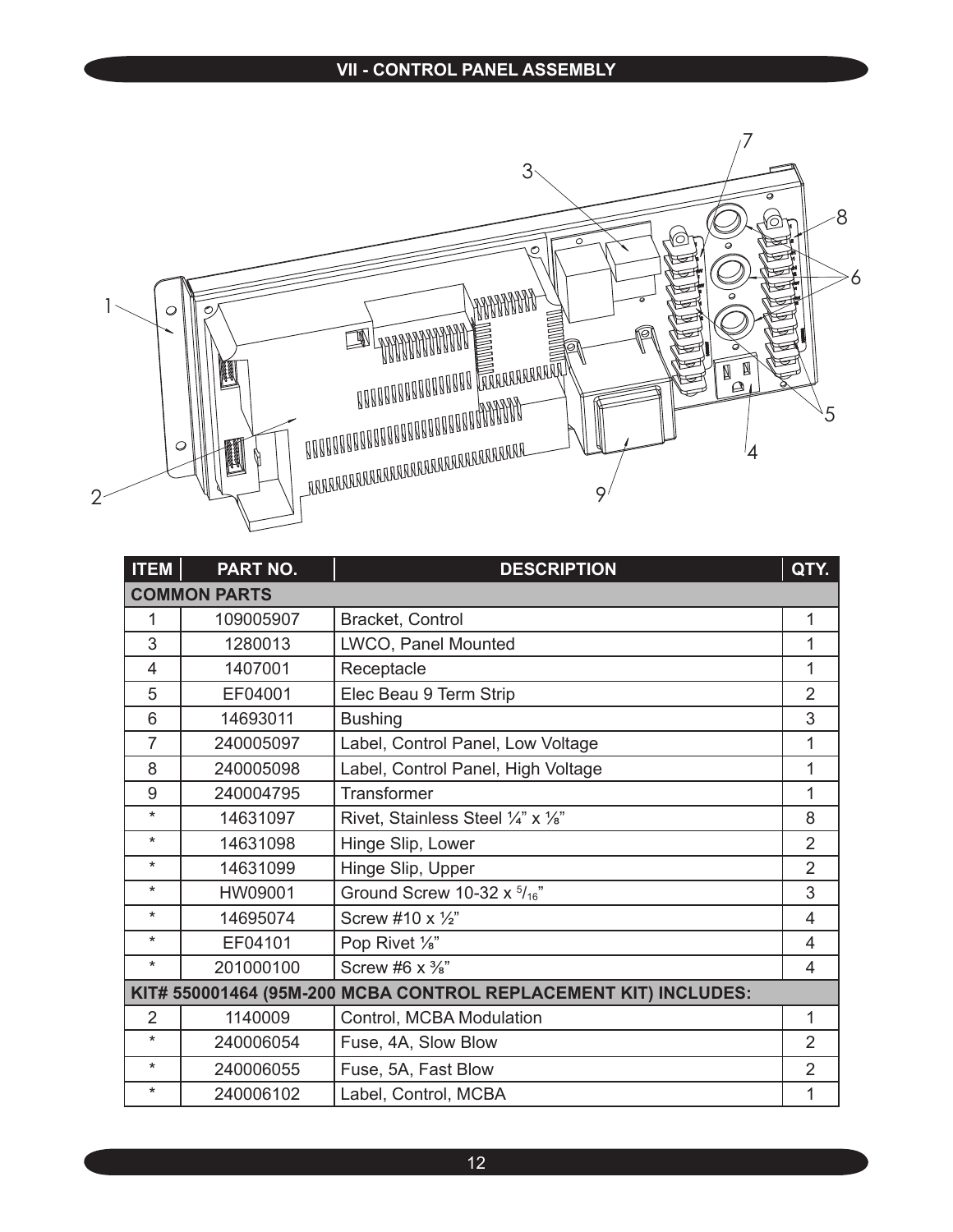

| <b>ITEM</b> | PART NO.  | <b>DESCRIPTION</b>                   | QTY. |
|-------------|-----------|--------------------------------------|------|
|             | 109005739 | <b>Display Panel</b>                 |      |
| 2           | 1260007   | Pressure Gauge w/Capillaries         |      |
| 3           | 1500012   | Main Power Rocker Switch             |      |
| 4           | 1500013   | <b>LWCO Push Button Reset Switch</b> |      |
| 5           | 240004792 | Display Panel User Interface         |      |
| $\star$     | 240004793 | <b>Ribbon Cable</b>                  |      |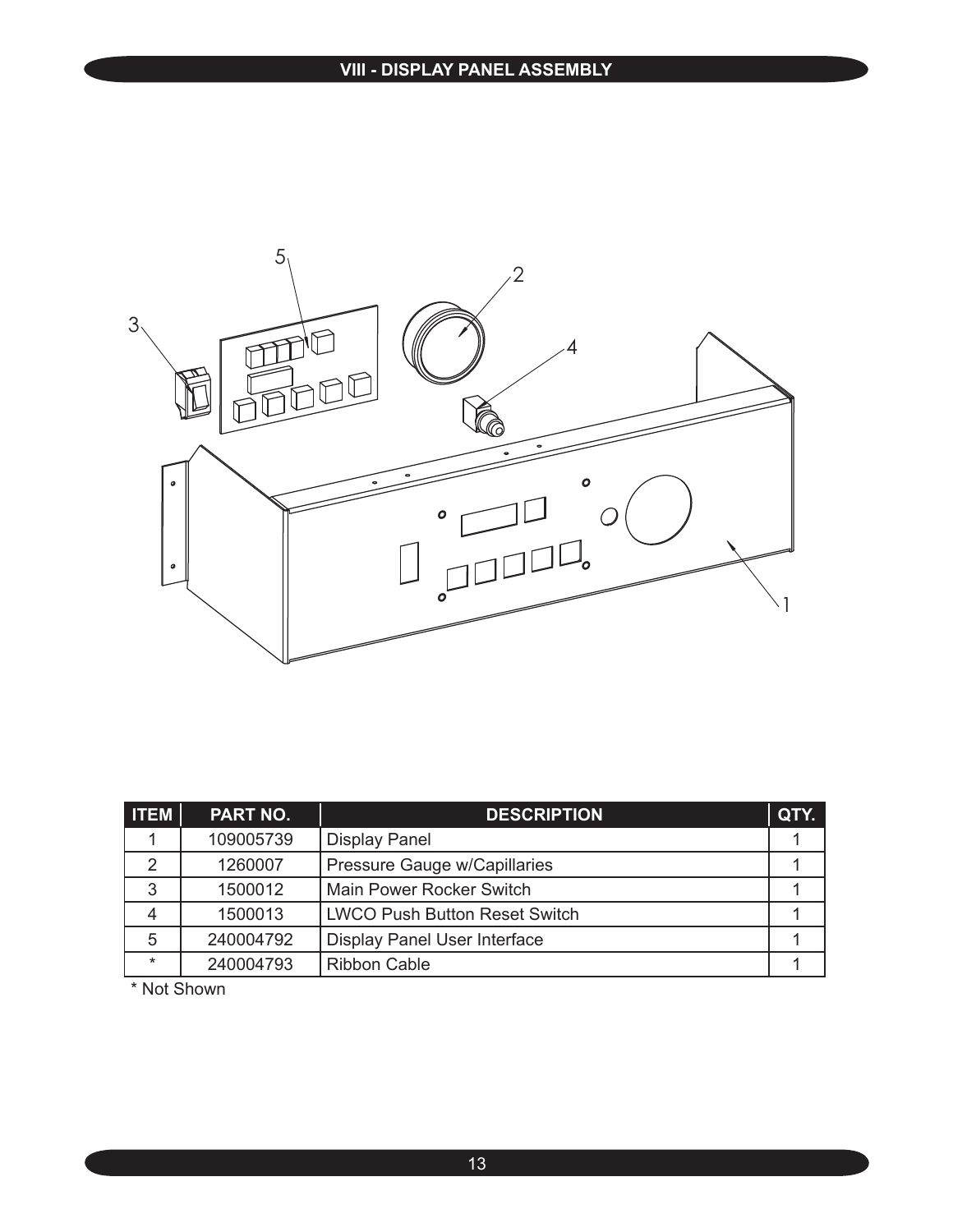## **IX - GAS VALVE PIPE ASSEMBLY**



| <b>ITEM</b>                                                  | PART NO.  | <b>DESCRIPTION</b>                   | QTY.           |  |
|--------------------------------------------------------------|-----------|--------------------------------------|----------------|--|
| <b>COMMON PARTS</b>                                          |           |                                      |                |  |
| 6                                                            | 14607030  | Nipple, Std., Black, Close 1/2"      | 1              |  |
|                                                              | 14693043  | Union, Std., Black 1/2"              |                |  |
| 8                                                            | 14693801  | Elbow, Street Mall, 1/2" x 90°       | $\overline{2}$ |  |
| 9                                                            | 14607301  | Nipple, Std., Black 1/2" NPT x 3"    | 1              |  |
| 10                                                           | 1570038   | Valve, Ball 1/2" (Blue)              |                |  |
| KIT# 550001474 (95M-200 GAS VALVE REPLACEMENT KIT) INCLUDES: |           |                                      |                |  |
|                                                              | 240004794 | Gas Valve, Modulating, Venturi       | 1              |  |
| $\mathcal{P}$                                                | 1230005   | Fitting, Pressure Feedback           | 1              |  |
| 3                                                            | 240005020 | Adapter, 90° NPT w/Gasket and Screws | 1              |  |
| $\overline{4}$                                               | 1450012   | Screw T25 Torx                       | $\mathcal{P}$  |  |
| 5                                                            | 1250021   | Gasket, Cork, Venturi                |                |  |